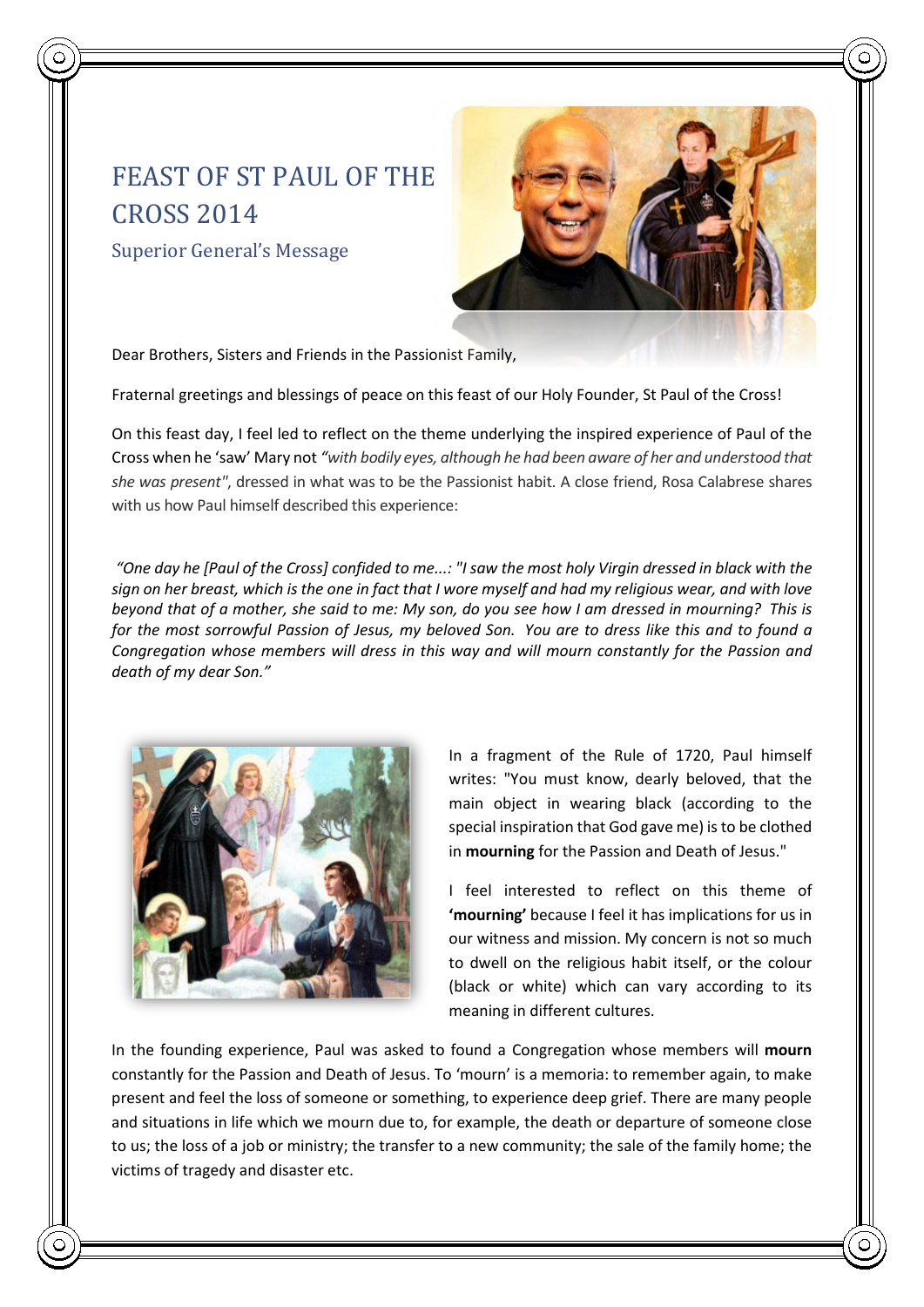As Passionists we are to mourn for the Passion and Death of Jesus, not only in that once-for-all historical moment on Calvary, but to feel deep grief in the continuing Passion and Death (Memoria Passionis) in our times and history of today: wars and fighting, racism and hatred, exploitation of human and natural resources, abuse of power and people, rejection and abandonment, poverty and injustice. We do not have to look far to know the reality of these situations in our global world and in our individual societies and environment. It is all around us.



So how do we Passionists mourn for these people and situations – both near and far? Do we believe that our mourning will support and give hope and comfort to people? Are we mindful of the face of the Suffering Christ in those people and situations that are suffering? Are we prepared to mourn with hope, while submitting to God to act with power in our powerlessness?



As we celebrate the feast of St Paul of the Cross, let us join him in standing at the foot of the Cross of Jesus, together with Mary the Mother of Jesus who gives us the mission to mourn the Passion and Death of Jesus yesterday and today. Let our grief move us to act with compassion in all situations and to stand in solidarity with the 'crucified of today' simply supporting with a quiet presence which gives comfort.

As Jesus said: "Blessed are those who mourn for they shall be comforted." (Mt.5:4)